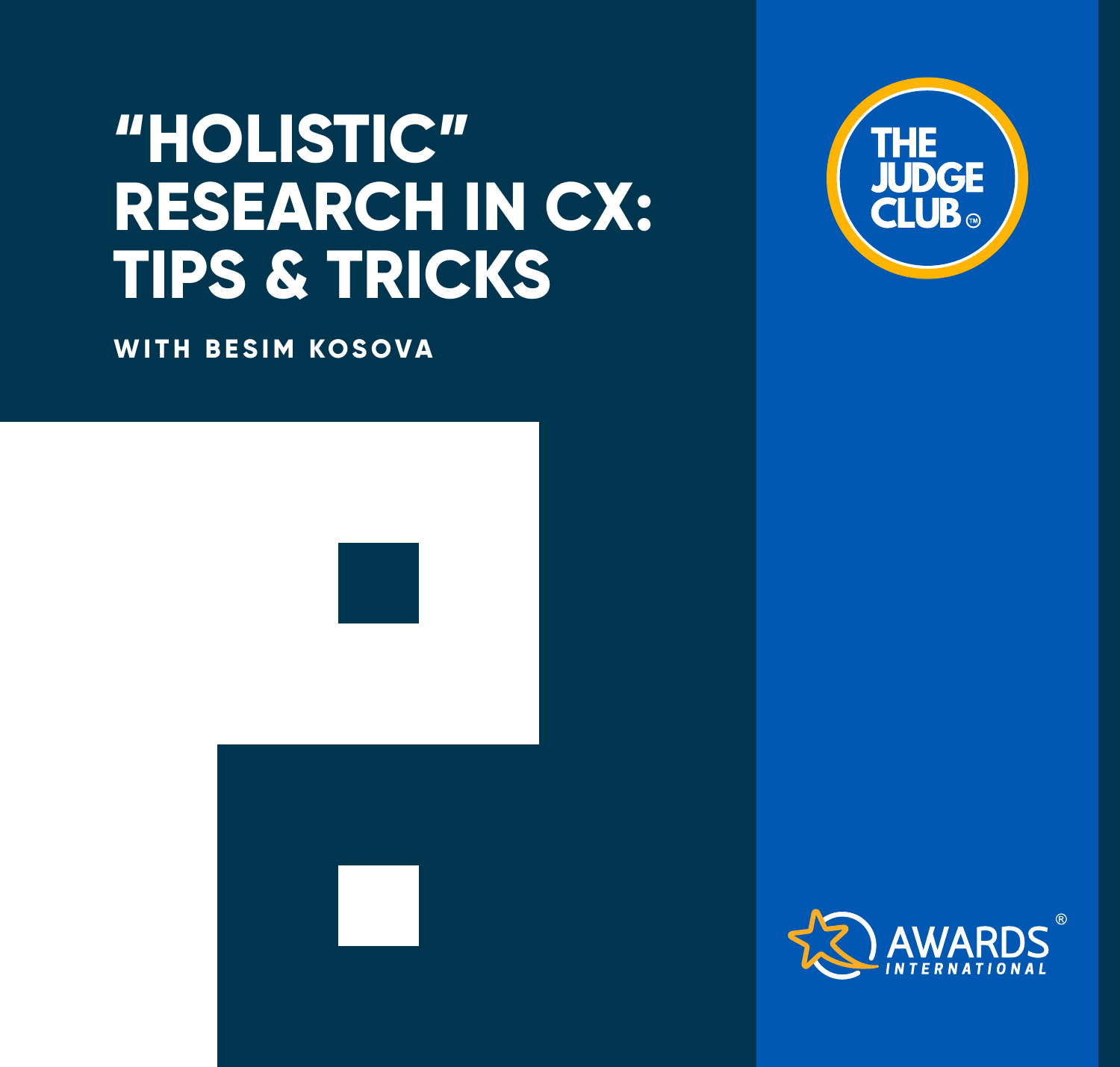

"Holistic" is quoted. Thus, Design Research already has to be holistic, with a combination of qualitative and quantitative inputs. If your daily diet of insights is not balanced, then it's not nutritive enough, which is a quite typical pattern in most CX teams, and not good.

## IN MOST CASES

Design Research is the ultimate fuel of all Experience Design projects.

QUANTITATIVE INPUTS: QUALITATIVE INPUTS:

Answers to "what". Answers to "why" and "how".





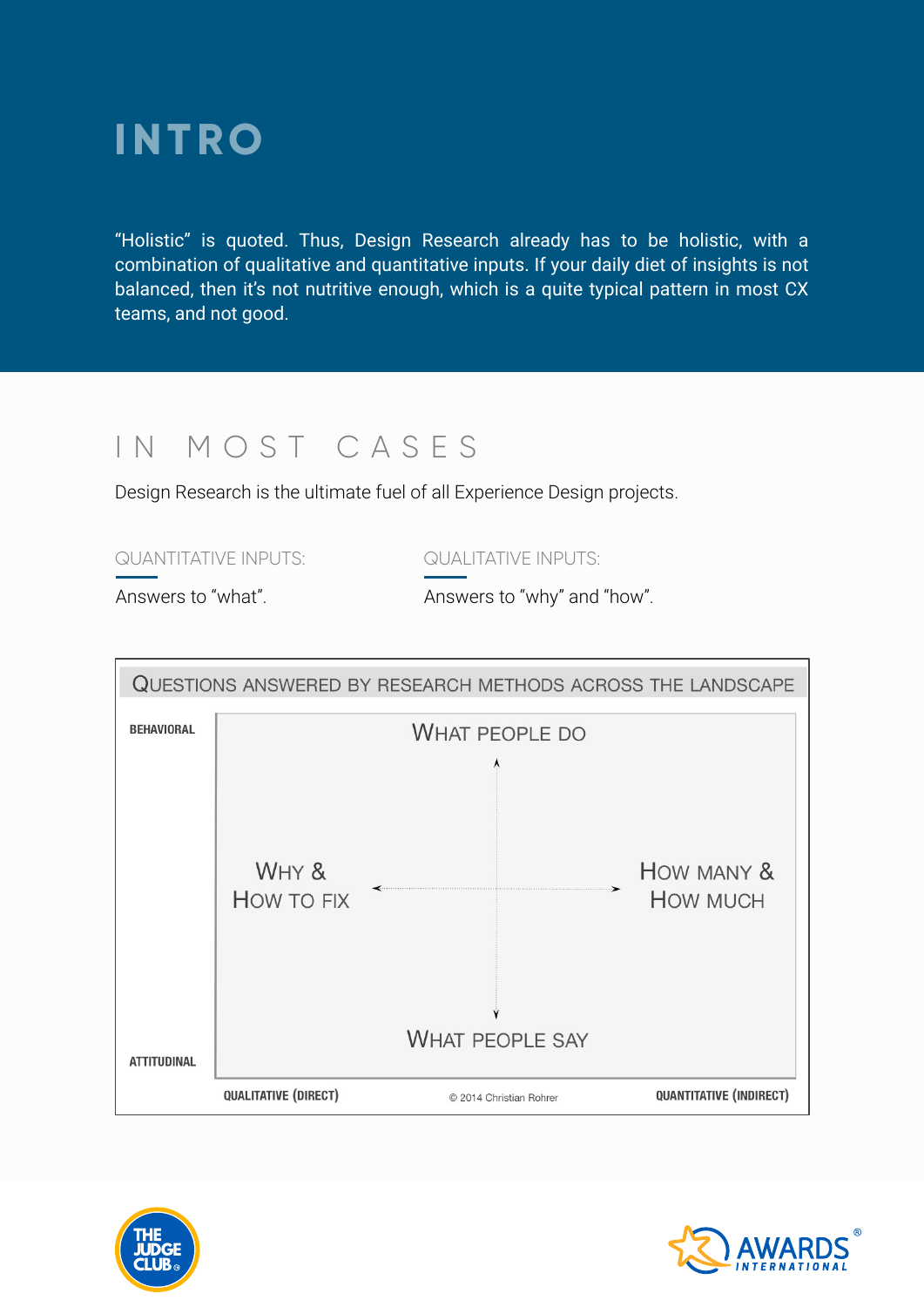## **D E S I G N R E S E A R C H P H A S E S**

The general idea of how design research works. Steps could be combined, but better not to be skipped.



## **D E S I G N R E S E A R C H L E V E L S**

Practically an indication of the quality and reliability of insights.

#### LVL 1: WHAT PEOPLE **SAY**

- Surveys
- Feedbacks
- Ouestionnaires
- Basic interviews

#### LVL 1: WHAT PEOPLE **DO**

#### *Lvl 1+*

- Analytics
- Logs
- Observations

#### LVL 1: WHAT PEOPLE **FEEL**

#### *Lvl 2+*

- Sophisticated observations
- Semi-structured interviews
- Continuity and steadiness in the stream of insights



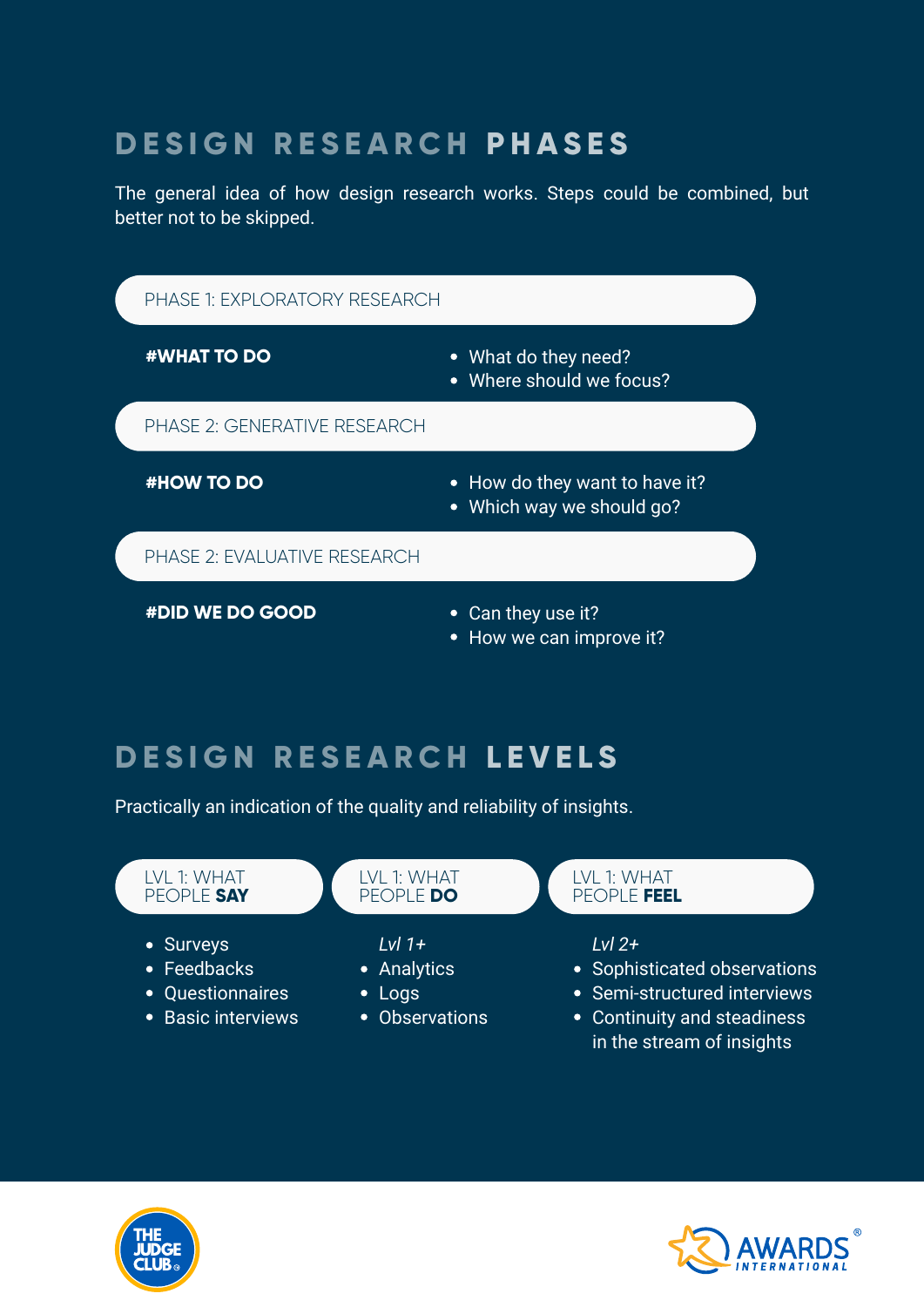### **COMMON AND USEFUL QUALITATIVE R E S E A R C H M E T H O D S**

The general idea of how design research works. Steps could be combined, but better not to be skipped.

#### SERVICE SAFARI

Enables the researcher to experience the context that the product or service is experienced by the users, get to know the product/service and the context it is in, and see it from the users' perspectives.

Comprehensive, fast, compact **CONS:** Extensive knowledge of usability is needed.

#### SEMI-STRUCTURED USER INTERVIEW

Listening to the approaches of the participants and observing their behaviors through the interview scenario within the framework of predetermined objectives.

**PROS:** Your team can learn how to do it. **CONS:** Difficult to spot errors for rookie eyes. Can lead to mis-insights.

#### HEURISTIC EVALUATION

The measurement of the usability of products or services is based on heuristics determined by usability experts as a result of their previous experience.

Fast, not extremely difficult for internal teams. **CONS:** Doesn't involve real users.

#### USABILITY RESEARCH

Unveils the usability problems of a product or service through the designed tasks by observing and listening to the participants.

The ideal point to start qualitative research in an organization. **CONS:** Research knowledge is prominent even while outsourced.

- **BENEFITS** Makes the right decisions fast
	- Enables effective, meaningful designs
	- Optimizes development & delivery costs
	- Enables fact-based actions